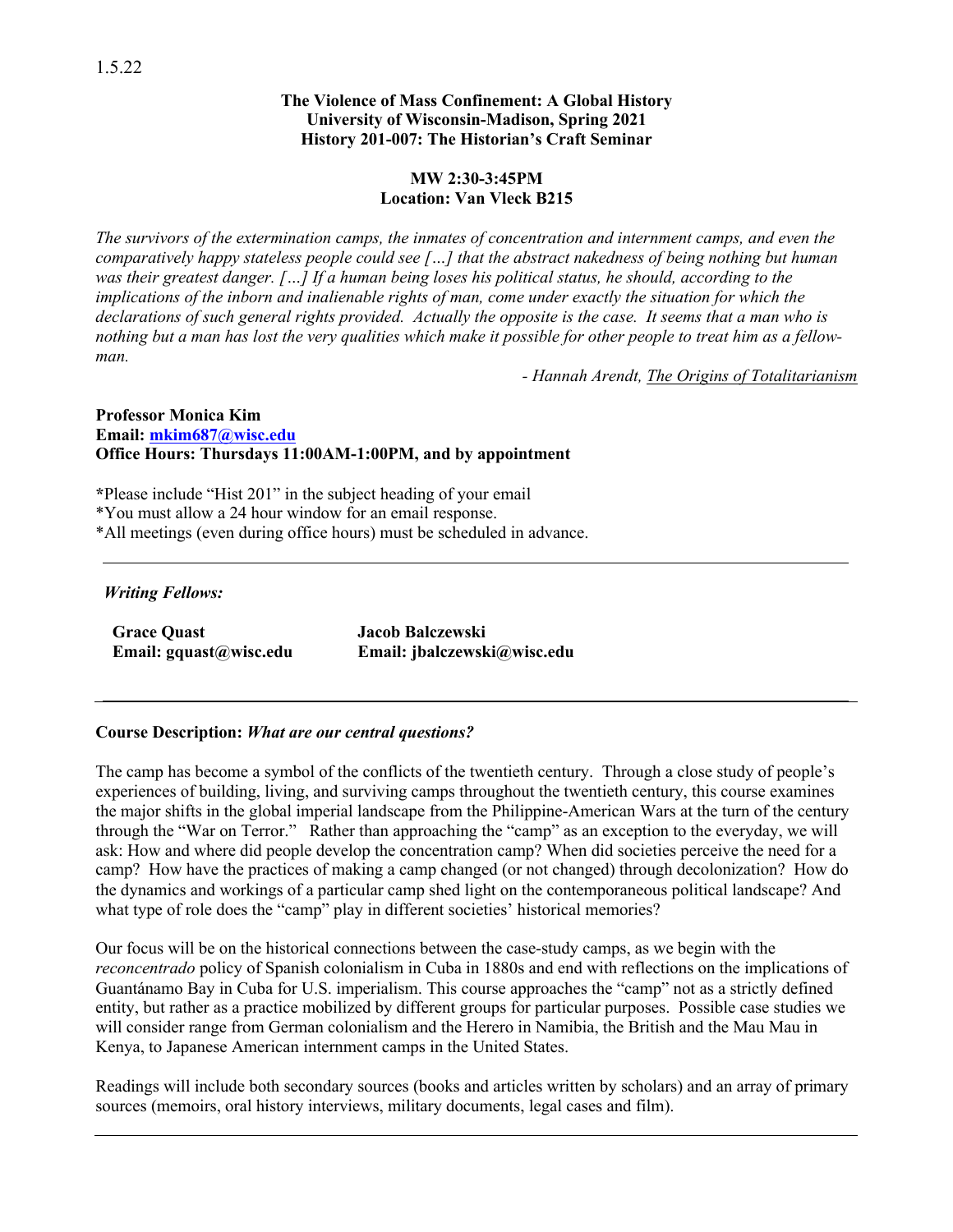#### **Course Objectives:** *What are our central skills?*

The course fulfills your General Education Communication B Requirement. History 201 is an immersive, intensive introduction to the craft of history. Over the course of the semester, each of you will be learning how to craft your own research questions and writing voice, while you develop a critical understanding of our own present moment through historical inquiry.

Working together as a class is crucial to our success. Together, we will be practicing how to evaluate evidence, how critically assess scholarly debates, how to construct our own arguments, and how to best present our own narratives clearly for readers and listeners. These skills are not only applicable beyond our classroom, but they are also the foundation for our discussions. Critical thinking requires critical listening, and each seminar meeting is an opportunity for us to learn from each other and with each other.

This seminar is designed to support and challenge you to cultivate a dynamic way of moving between speaking, writing, and thinking. How is writing a form of thinking, rather than just the product of thinking? How does speaking about a project play a critical role in thinking about how to write the analysis on paper? How is thinking itself a powerful form of paying attention?

Through a collective inquiry into the history of camp-making during this semester, we will be challenging our own assumptions – and reflecting on how we pay attention to an event, to a piece of information, and to ourselves. The heart of this course consists of two critical elements: discussion and writing. We will collectively determine what we consider to be the foundation that fosters an engaged, sustained discussion. Such discussions require you to delve into the reading thoroughly and arrive at the seminar ready with questions, selected quotes, and connections between our readings throughout the semester. If you feel that you are having difficulty participating in class, please come see me so we can discuss different ways of contributing to the class discussion.

**Writing Fellows Program:** Writing is a central skill for this course, and we are fortunate to have Grace Quast and Jacob Balczewski joining us for this semester as writing fellows. Quast and Balczewski, who are UW-Madison undergraduate students, come to us after a rigorous application process and training program to learn to think more deeply about writing and to develop practices for working with peers on writing during individualized conferences. While writing tutors are not Teaching Assistants and will not assess papers, they will focus writing conferences on questions that generate clearer writing and stronger thinking about the content. Their primary aim is to work with students through a practice-based approach to writing and revising. That is, they will ask questions and work to prompt students to reread, rethink, revise, and craft new writing during conferences.

For two papers assigned in this course, you will be submitting a draft to both me and your assigned writing tutor. You will then meet with you tutor outside of class for a one-on-one conference, have a discussion on how to improve your essay, and then revise the essay in accordance to what you have developed as a writer and thinker. The final grade for these essays includes your meeting with the tutor and how you incorporate the feedback and develop the essay further independently. **Writing tutors should receive** *complete drafts* **from students, not outlines or rough notes.** *Late submission* **of drafts to tutors and** *missed conferences* **are reported to the Professor, who may reduce a student's final grade as a consequence.**

**Learning Outcomes:** Students will learn to: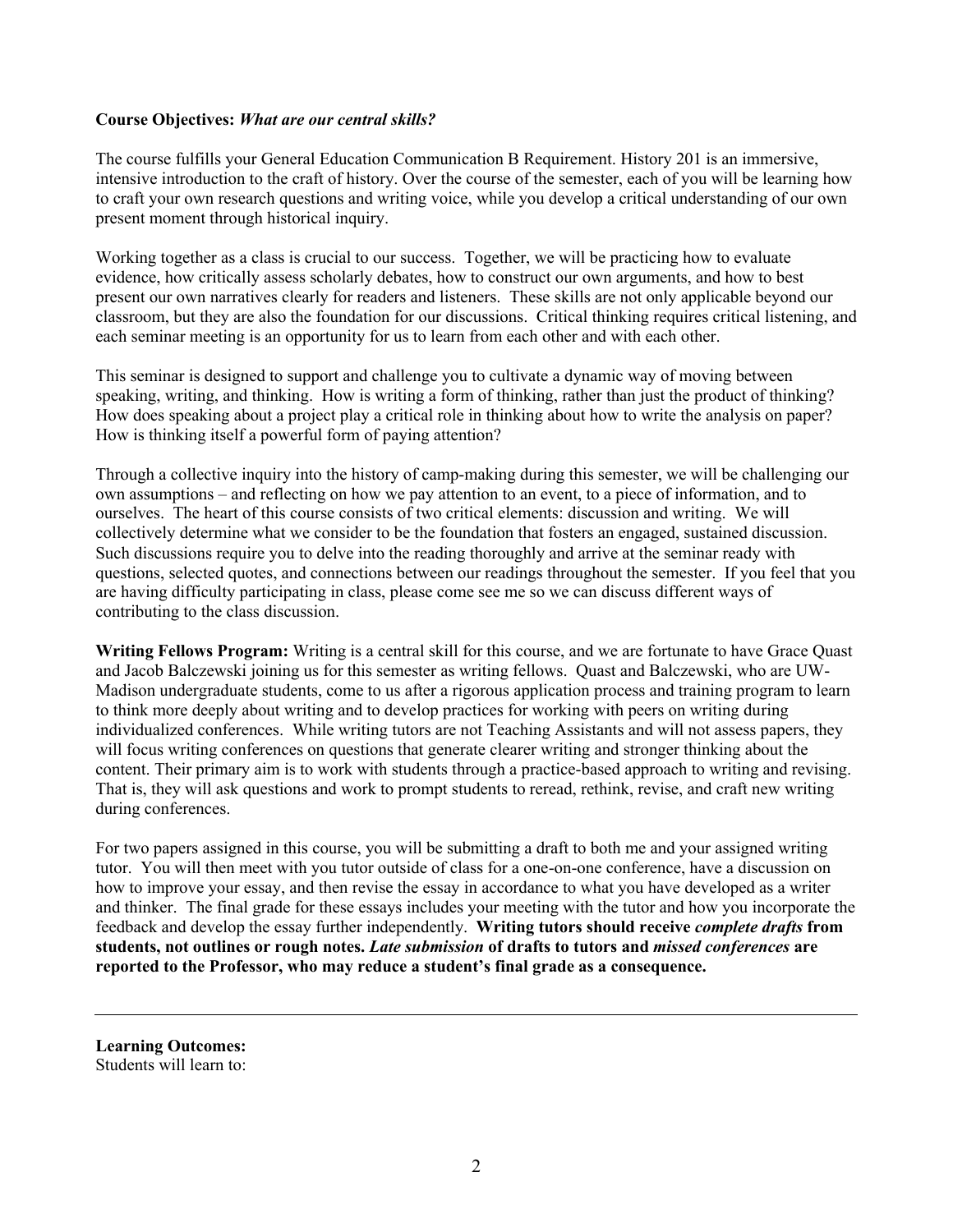- *Ask Questions*: Develop the habit of asking questions, including questions that may generate new directions for historical research. Develop historical questions through engagement with primary sources, secondary literature, and/or broader ethical, theoretical, or political questions.
- *Find Sources*: learn the logic of footnotes, bibliographies, search engines, libraries, and archives, and consult them to identify and locate source materials.
- *Evaluate Sources*: determine the perspective, credibility, and utility of source materials. Distinguish between primary and secondary material for a particular topic.
- *Develop and Present an Argument*: use sources appropriately to create, modify, and support tentative conclusions and new questions.
- *Communicate Findings Effectively*: make formal and informal, written and oral presentations tailored to specific audiences.

#### **Course Requirements:**

**Participation and Engagement in Discussions: 30%**

Participation during Discussion: 15% Discussion Post Thinkpieces and Engagement: 15%

**Secondary and Primary Source Analysis Papers: 25% (includes work with Writing Fellows)** Historical Analysis Paper: 10% Primary Source Analysis Paper: 15%

**Building Blocks Towards Final Research Paper: 15% (includes work with Writing Fellows)** Research Proposal with Bibliography (Pass/Fail): 5% Essay Introduction Draft (Pass/Fail): 5% Peer Review Essays (Pass/Fail): 5%

#### **Final Research Paper: 30%**

Oral Presentation: 5% Final Paper: 25%

#### **How to Succeed in this Course:**

#### *Assigned Readings and Note-taking:*

One key element to fully enjoying and succeeding in this seminar course is pacing. Start early, and work consistently. You can find all of our readings for this semester under the "Resources" tab on our Classes site. Simply go to the corresponding week, and you should find all of the readings for that particular week on the site.

*Keeping an Intellectual Journal:* I highly, strongly encourage you to keep a journal of your note-taking. Whether it is a physical notebook or a digital journal (even a Microsoft Word document or personal Google Doc), you should directly transcribe quotes from the reading alongside your questions and notes about why these quotes seemed significant to you.

I also encourage you to print out all of our materials – since you are not purchasing books for this course, invest in your deeper learning and print out the readings. Take notes in the margins, highlight passages, draw arrows between ideas you would like to connect – in other words, feel free to grapple and wrestle with the text itself. Do you have questions at certain points? **Write that down.** If the scholar/author was sitting across from you, would you have a question? **Write that down.** Did something prompt and inspire you to think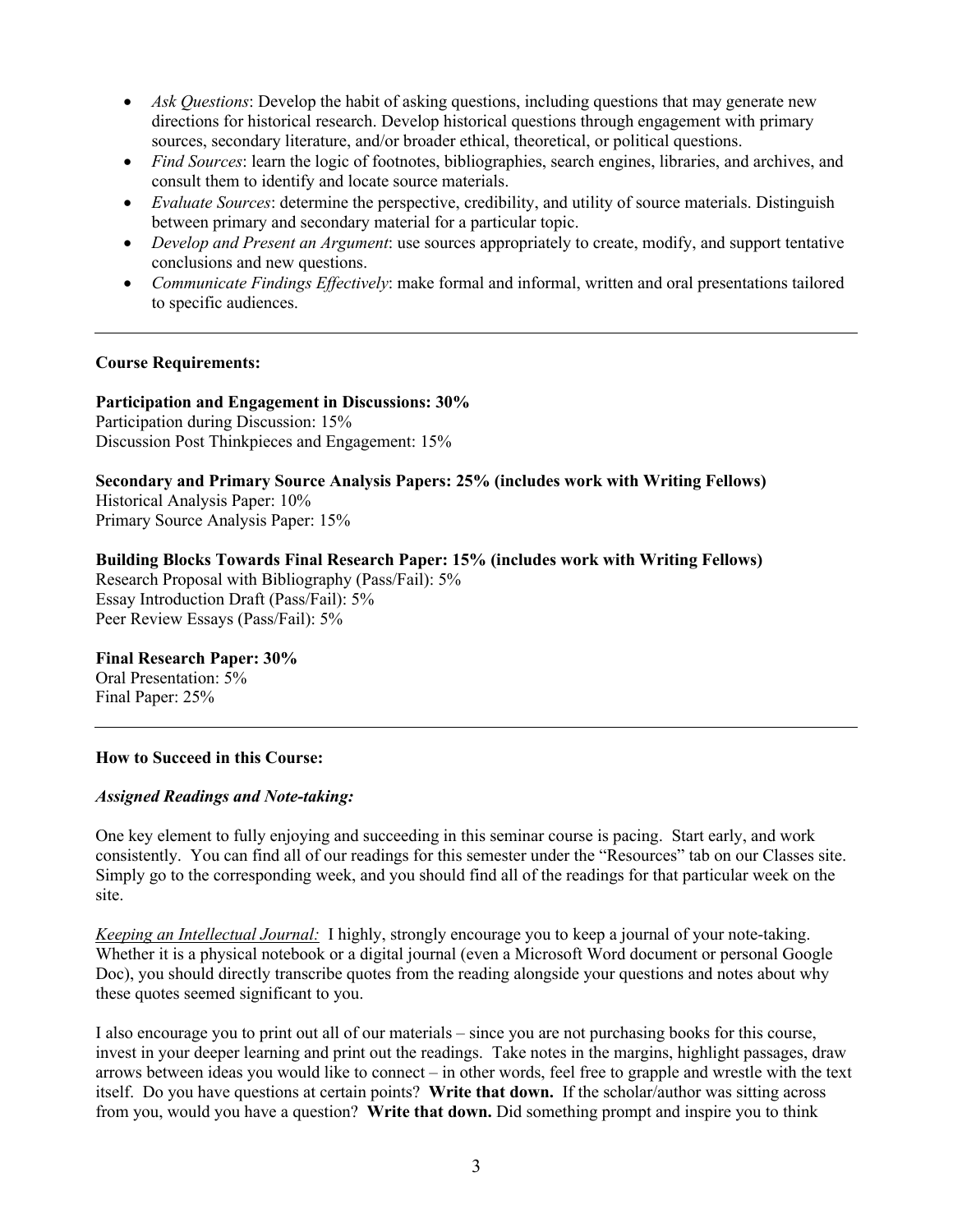about a topic for a paper? **Write that down.** All of this should then be transferred (whether summarized or noted in terms of themes and page numbers) into your intellectual journal.

Keeping a note-taking archive of your own will be the critical foundation of the longer assignments we have in this course. Every assignment, every discussion, every discussion post – each one builds on the previous ones.

#### *Weekly Discussion Posts:*

As you will see, our discussion is both asynchronous and synchronous, and it gives everyone the opportunity to raise important points, ask basic questions, and draw our attention to something we might not have noticed otherwise. Most importantly, our discussion posts serve as the connective tissue between our seminar sessions, allowing us to have a trail of our discussions – our concerns and questions.

I give prompts for your discussion posts each week as a starting point for our discussion. After our Wednesday seminar, read the prompt under the next week's "Discussion" – it will help guide you in terms of what to pay attention for as you do the reading.

There are two discussion post deadlines each week: Monday 9AM and then Wednesday 9AM. The Monday post is more substantive, and then the Wednesday post is a continuation of our Monday discussion. Guidelines and expectations for your discussion post's length, etc. can be found each week under the "Discussion" prompt.

### *Office Hour Meetings with Professor Kim:*

I encourage you to sign up for Office Hours well in advance of these later meetings. Let's talk about the readings and let's talk about your research. I also think of Office Hours as an excellent way to hear about your experience so far in the seminar – and I fully understand that you have multiple other courses this semester. If you have concerns about the workload and pacing, let's have a conversation.

#### *Assignments:*

*Worksheets and instructions for the following assignments will be given during the semester:*

- Historical Analysis Paper (3 pages)
- Primary Analysis Paper (2 pages)
- Final Research Paper (5-7 pages)
- Peer Review Essay (2 pages)
- Presentation on Final Paper (5 minutes per person)

#### **Course Rhythm:**

Explanation of credit hours

The credit standard for this 3-credit course is met by an expectation of a total of 135 hours of student engagement with the course's learning activities (at least 45 hours per credit or 9 hours per week), which include regularly scheduled meeting times (group seminar meetings of 115 minutes per week), dedicated online time, reading, writing, individual consultations with the instructor, and other student work as described in the syllabus.

Below is a possible workplan for this seminar. I highly recommend charting out your work hours in terms of all of your courses in order make sure that you are leaving enough time (and breaks!) to stay on top of your work throughout the semester.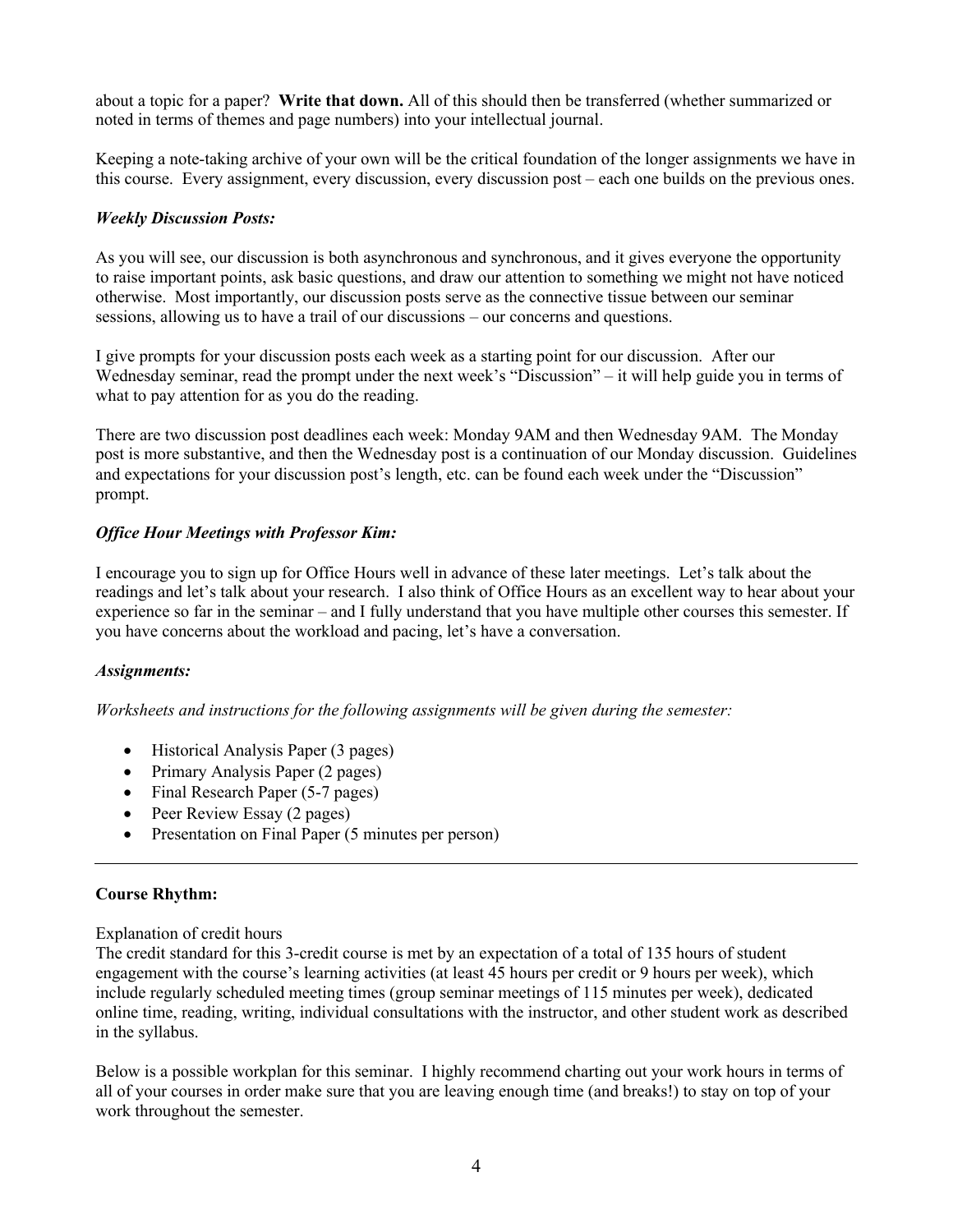| <b>HIST 201 Online Weekly Rhythm</b> | <b>Monday</b>                                                              | <b>Tuesday</b> | Wednesday                                                                            | <b>Thursday</b> | <b>Friday</b> | <b>Saturday</b> | <b>Sunday</b>                                            |
|--------------------------------------|----------------------------------------------------------------------------|----------------|--------------------------------------------------------------------------------------|-----------------|---------------|-----------------|----------------------------------------------------------|
|                                      | <b>Online Seminar #1</b>                                                   |                | <b>Online Seminar #2</b>                                                             |                 |               |                 |                                                          |
|                                      |                                                                            |                | Begin Next Week's Readings: Read Discussion Prompt; Take Notes on Readings           |                 |               |                 |                                                          |
|                                      | <b>Post Second Discussion</b><br>Thinkpiece by Wednesday 9AM               |                | Post additional<br><b>Discussion Post after</b><br>our seminar meeting<br>(Optional) |                 |               |                 | Post<br><b>Discussion</b><br>Thinkpiece by<br>Monday 9AM |
|                                      |                                                                            |                | Final Research Paper Work (Research, Writing, Editing, Group Work)                   |                 |               |                 |                                                          |
|                                      | Office Hours (Sign-up) or<br>Mandatory Individual/Group<br><b>Meetings</b> |                |                                                                                      |                 |               |                 |                                                          |
|                                      | Communications via email throughout the week                               |                |                                                                                      |                 |               |                 |                                                          |

#### **Resources:**

#### The History Lab

The History Lab is a resource center where PhD students will assist you with your history papers. No matter your stage in the writing process – choosing a topic, conducting research, composing a thesis, outlining your argument, revising your drafts – the History Lab staff is here to help you sharpen your skills and become a more successful writer. Sign up for a one-on-one consultation online: http://go.wisc.edu/hlab.

#### Libraries and Archives

The below websites and modules give an introduction to how to conduct research at the Wisconsin Historical Society or at the UW-Madison Library:

The Wisconsin Historical Society: https://lo.library.wisc.edu/whs\_archives/#/ University of Wisconsin-Madison Library and Archives: https://researchguides.library.wisc.edu/introhist

#### **Course Policies:**

#### **1. Attendance and Participation**:

Timely attendance at each class meeting is required. This course is a seminar, not a lecture, and your attendance and engaged participation are essential for the success of this course. Particularly because we will conduct workshops often, your attendance is necessary for the benefit of your classmates as well as yourself. Thus, excluding our workshop days, 1 unexcused absence is allowed. However, if you have more than one unexcused absence, I will subtract accordingly from your attendance and participation grade.

Because we are a discussion-based seminar, there is one basic ground rule: no laptops for note-taking, since a core element of discussion is engagement, not transcription – and also no cellphones at any point during the seminar. The listening is just as important (or perhaps even more important) than the speaking during a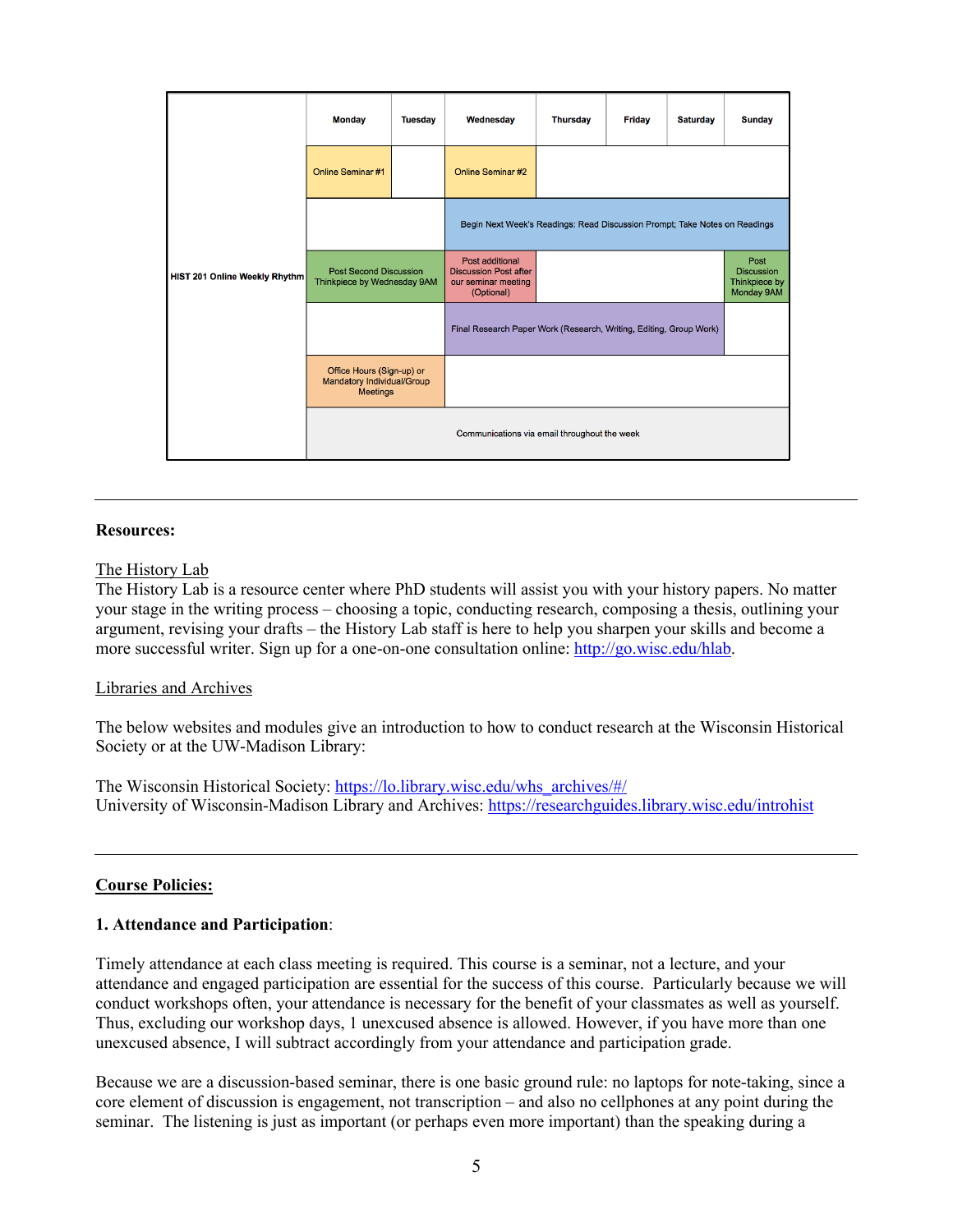discussion, therefore to establish a foundation for respectful exchange, there will be no laptops or cellphones in use during our discussions.

### **2. Email etiquette:**

Please be thoughtful in your professional communication. It is important to develop appropriate emailing styles for different contexts. Your professors and your peers expect emails to be written free of texting shorthand, with an appropriate salutation.

Feel free to contact me outside of normal hours, but understand that I may not respond immediately. Note, too, that I cannot discuss grades, or answer substantive questions about course material, over email. Please do make an appointment with me during Office Hours.

#### **3. Accommodations:**

The University of Wisconsin-Madison supports the right of all enrolled students to a full and equal educational opportunity. The Americans with Disabilities Act (ADA), Wisconsin State Statute (36.12), and UW-Madison policy (Faculty Document 1071) require that students with disabilities be reasonably accommodated in instruction and campus life. Reasonable accommodations for students with disabilities is a shared faculty and student responsibility. Students are expected to inform me of their need for instructional accommodations by the end of the third week of the semester, or as soon as possible after a disability has been incurred or recognized. I, will work either directly with you or in coordination with the McBurney Center to identify and provide reasonable instructional accommodations. Disability information, including instructional accommodations as part of a student's educational record, is confidential and protected under FERPA.

#### **4. Privacy of Student Records & the Use of Audio Recorded Lectures:**

Lecture materials and recordings for this course are protected intellectual property at UW-Madison. Students in this course may use the materials and recordings for their personal use related to participation in this class. Students may also take notes solely for their personal use. If a lecture is not already recorded, you are not authorized to record my lectures without my permission unless you are considered by the university to be a qualified student with a disability requiring accommodation. [Regent Policy Document 4-1] Students may not copy or have lecture materials and recordings outside of class, including posting on internet sites or selling to commercial entities. Students are also prohibited from providing or selling their personal notes to anyone else or being paid for taking notes by any person or commercial firm without the instructor's express written permission. Unauthorized use of these copyrighted lecture materials and recordings constitutes copyright infringement and may be addressed under the university's policies, UWS Chapters 14 and 17, governing student academic and non-academic misconduct.

### **5. Academic honesty:**

Intellectual integrity is the university's most fundamental commitment. Plagiarism of any kind will be penalized to the fullest possible extent, without warning or exception.

The most common causes of plagiarism are not deliberate dishonesty, but stress and uncertainty. You are encouraged to begin assignments well in advance of the deadline, and to check with the instructor if you have any questions. Whenever you draw upon somebody else's words or ideas to make a point, give them credit in a note. If you have questions about documentation requirements, don't guess – just ask.

For further details on university policy, strictly adhered to in this class, see: https://conduct.students.wisc.edu/academic-integrity/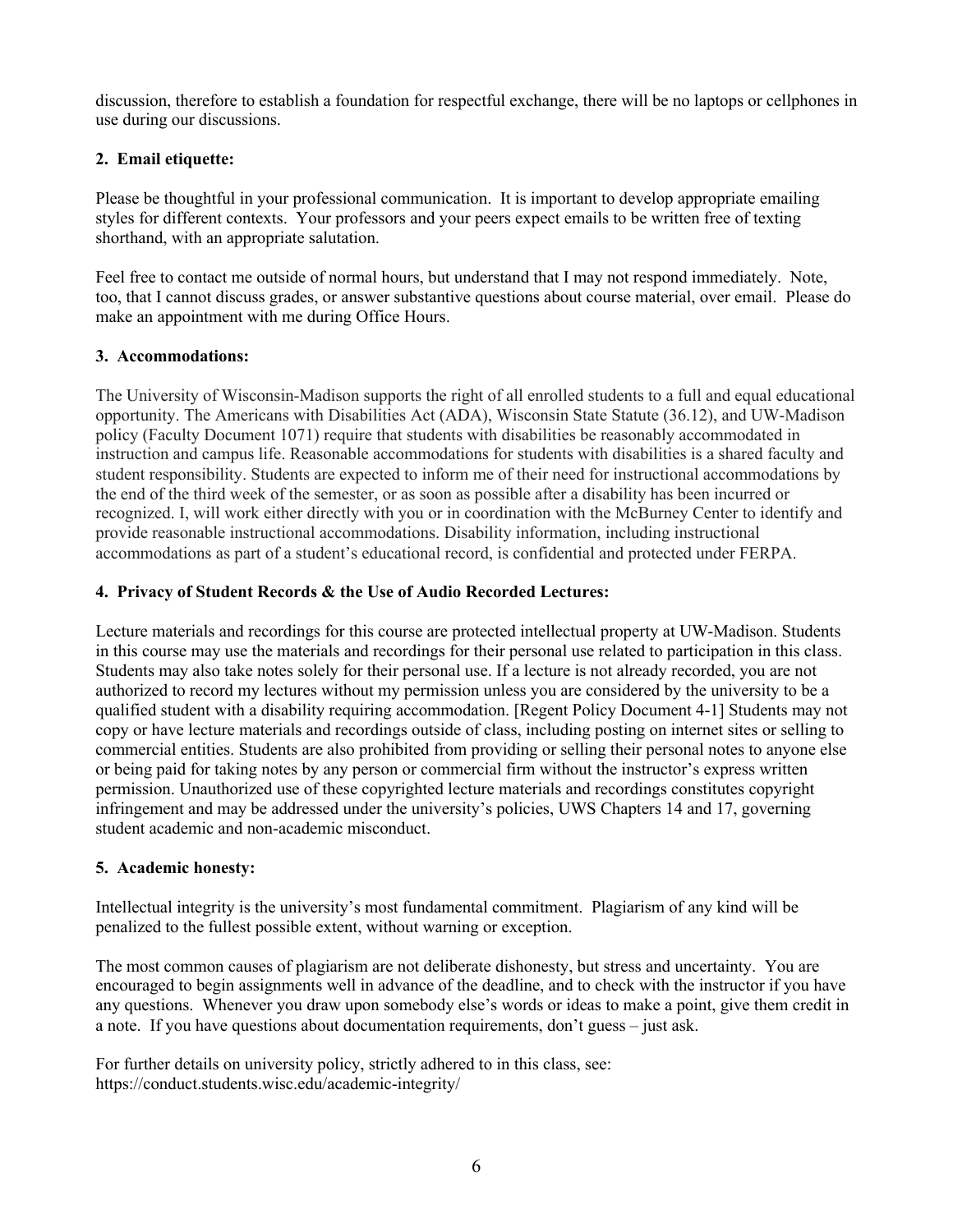#### **6. Diversity & Inclusion:**

Diversity is a source of strength, creativity, and innovation for UW-Madison. We value the contributions of each person and respect the profound ways their identity, culture, background, experience, status, abilities, and opinion enrich the university community. We commit ourselves to the pursuit of excellence in teaching, research, outreach, and diversity as inextricably linked goals.

The University of Wisconsin-Madison fulfills its public mission by creating a welcoming and inclusive community for people from every background – people who as students, faculty, and staff serve Wisconsin and the world. (Source: https://diversity.wisc.edu/)

*\* This syllabus is subject to change as the instructor sees fit.*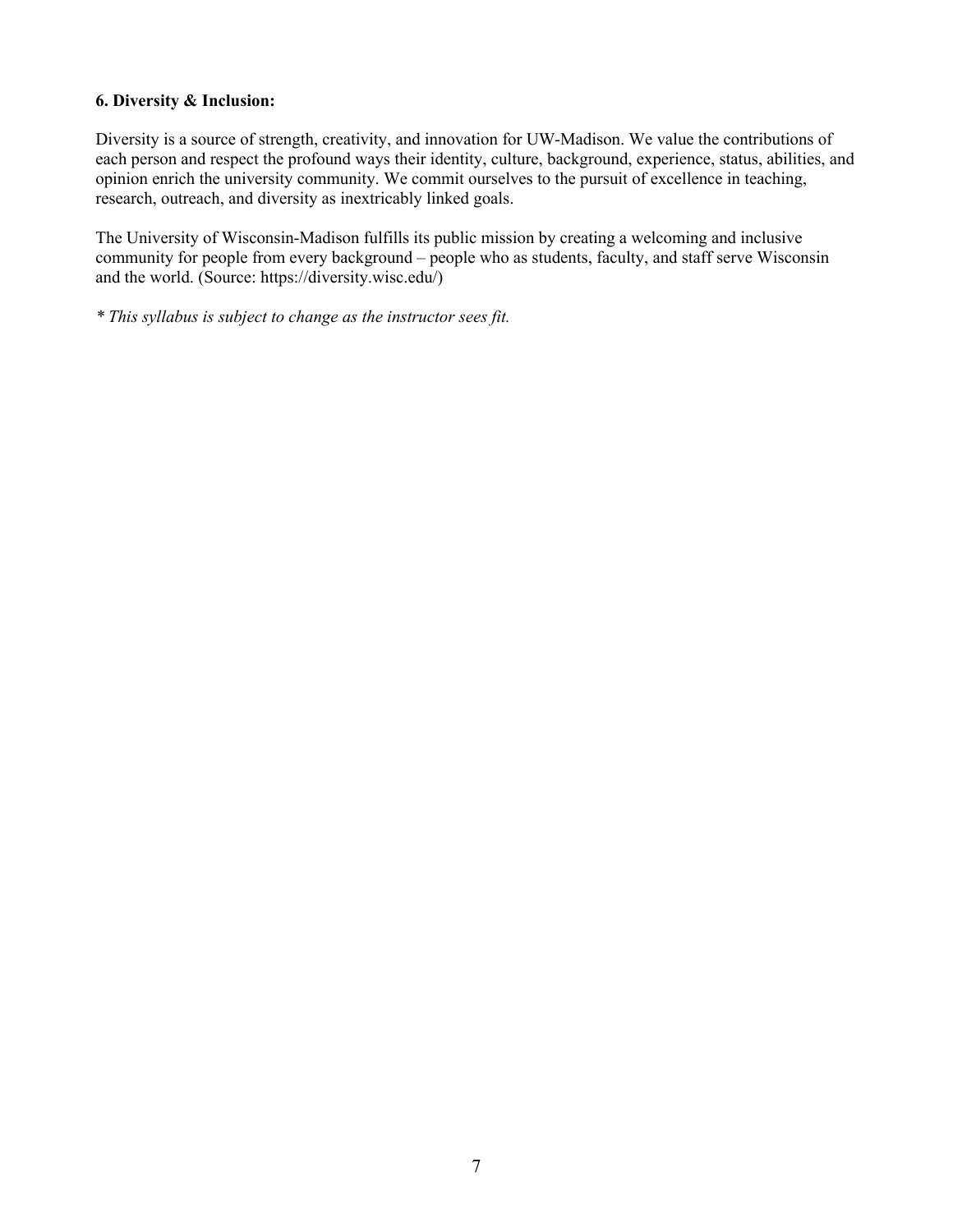#### **COURSE SCHEDULE:**

#### **WEEK 1: Introduction**

#### **INDIVIDUAL MEETINGS WITH PROFESSOR KIM THIS WEEK**

**Jan 26: Introduction to the course: What is "history"? What is a "camp"?**

o Reading: Olivier Razac, *Barbed Wire: A Political History.* New York, The New Press, 2000. Selected Excerpts.

#### **WEEK 2: The Maps of Imperial Conflict**

#### **Jan 31: Case Study: What is an Empire? A Colony?**

- o Reading: Odd Arne Westad, *The Global Cold War* (Cambridge: Cambridge University Press, 2005), Chap 1: The empire of liberty: American ideology and foreign interventions, p.8-38.
- o George Steinmetz, "The Sociology of Empires, Colonies, and Postcolonialism" (You may skip to when he begins to describe the categories on page 78)
- Discussion Post due by 9am Monday

#### **Feb 2: Race, Colonialism, and Empire**

- o Primary Source: Harper's Political cartoons
- o Nancy Lesko, "Up and Down the Great Chain of Being" in *Act Your Age!: A Cultural Construction of Adolescence* (Routledge), pages 16-31.
- Discussion Post due by 9am Wednesday

#### **WEEK 3: The Spanish-American War and U.S. Empire**

### **Feb 7: Guantánamo Bay and U.S. Empire**

- o Reading: Jana K. Lipman, *Guantánamo: A Working-Class History Between Empire and Revolution*. Berkeley: University of California Press, 2009.
	- Introduction and Prologue, p. 1-38
- o Reading: Klaus Muhlhahn, "The Concentration Camp in Global Historical Perspective," *History Compass* 8:6 (2010): 543-556.
- Discussion post due 9am Monday

### **Feb 9: The Philippine-American War**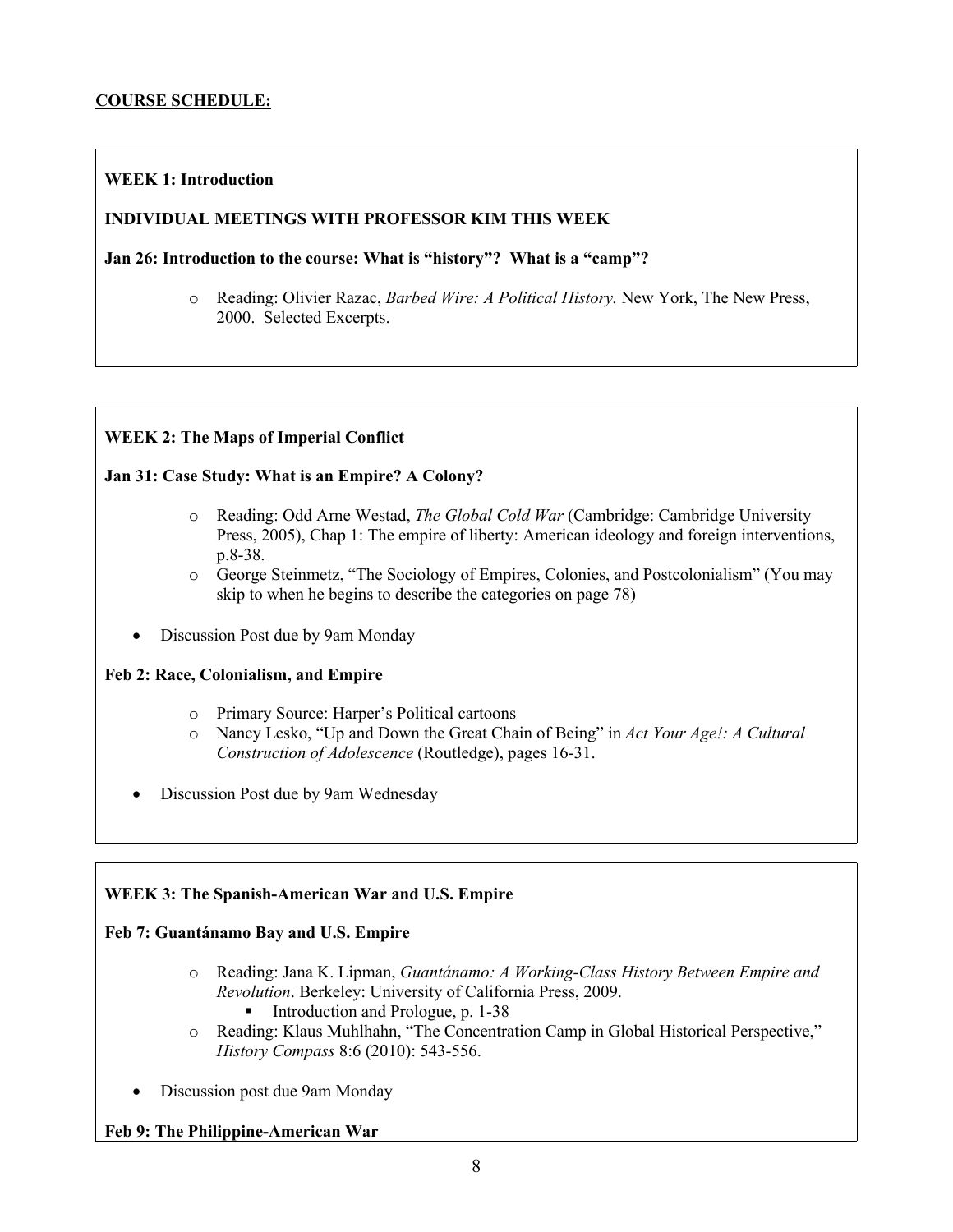- o Primary Source: US Senator Beveridge Speech in Congress
- o *Begin reading:* 
	- Reading: Paul Kramer, "The Philippine-American War as Race War" from *The Blood of Government: race, empire, the United States, and the Philippines.* (Chapel Hill: University of North Carolina Press, 2006.), pages 87-96.
- Discussion Post due at 9am Wednesday

#### **WEEK 4: To Name a Conflict and To Make an Enemy**

#### **Feb 14: Insurgency or Revolution? Race-Making in War**

U.S. expansion and the Spanish empire

- o Primary Sources: Statements from Aguinaldo and Senator Beveridge
- o *Finish Reading*: Paul Kramer, "The Philippine-American War as Race War" from *The Blood of Government: race, empire, the United States, and the Philippines. (Chapel Hill:* University of North Carolina Press, 2006.), pages 116-151.
- Discussion Post due at 9am Monday

#### **Feb 16: Torture and Other Practices**

- Discussion in-class about the "Historical Analysis Paper"
- Discussion Post due at 9am Wednesday

### **WEEK 5: Research Workshops**

#### **Feb 21: Library virtual visit**

- o Marius and Page. *A Short Guide to Writing about History*. Chapters 2&3.
- **Historical Analysis Paper Draft Due at 9am Monday**

### **Feb 23: WORKSHOP of PREVIOUS HIST 201 PAPERs**

- o Discussion on Historical Analysis Paper
	- o Discussion on Final Research Paper
- **Preliminary Thinkpiece on Final Research Paper Due at 9am Wednesday**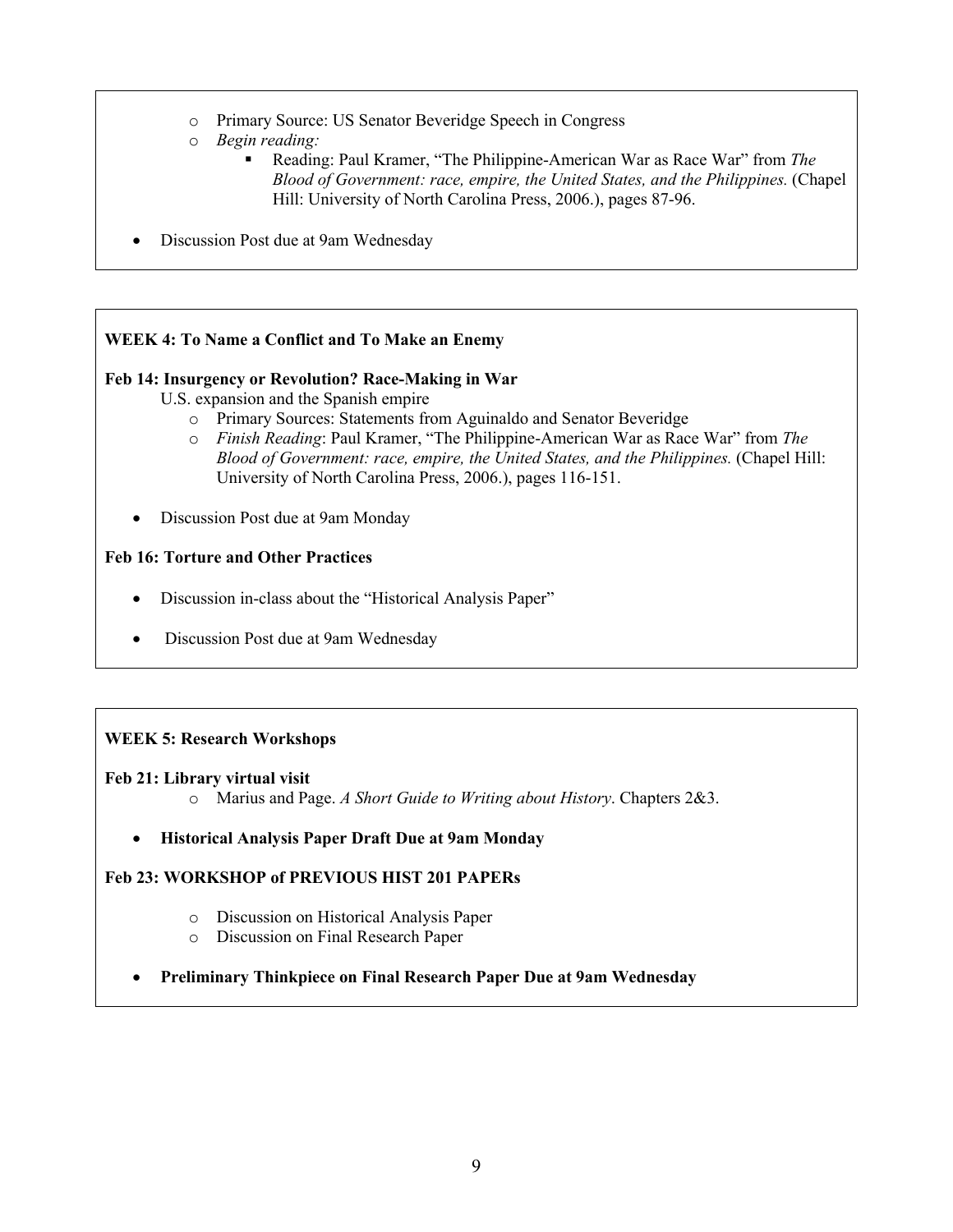### **WEEK 6: Military Culture and Imperialism**

### **Europe in Africa**

### **Feb 28: Historical Memory and Material Reparations**

- o Documentary: "One Hundred Years of Silence: The Germans in Namibia"
- o George Steinmetz, "The First Genocide of the 20th Century and Its Postcolonial Afterlives: Germany and the Namibian Ovaherero" in *The Journal of the International Institute*  (Winter 2005)
- o David Olusoga and Casper Erichsen, *The Kaiser's Holocaust: Germany's Forgotten Genocide and the Colonial Roots of Nazism*. London: Faber and Faber, 2010. (Selected Chapters)
- Discussion Post due by 9am Monday

### **Mar 2: Colonialism and Violence**

- o David Olusoga and Casper Erichsen, *The Kaiser's Holocaust: Germany's Forgotten Genocide and the Colonial Roots of Nazism*. London: Faber and Faber, 2010. (Selected Chapters)
- Discussion Post due by 9am Wednesday

# **\*WRITING FELLOW WEEK: INDIVIDUAL MEETINGS WITH FELLOWS SCHEDULED\***

### **WEEK 7: Ambitions of Empire**

### **Mar 7: A German Empire on the European Continent:**

- o Reading: Mark Mazower. *Hitler's Empire: how the Nazis ruled Europe.* (New York: Penguin Press, 2008).
	- Preface; Introduction; Make This Land German for Me Again!
- Discussion post due at 9am Monday

### **Mar 9: How to examine Mass Violence**

- o Reading: Enzo Traverso. *The Origins of Nazi Violence.* (New York: The New Press, 2003) ■ Chapter 3
- Discussion post due at 9am Wednesday

# **\*DUE DATE: HISTORICAL ANALYSIS PAPER: MARCH 11 by 12NOON on CANVAS**

### **SPRING BREAK NO CLASSES on MAR 14 & MAR 16**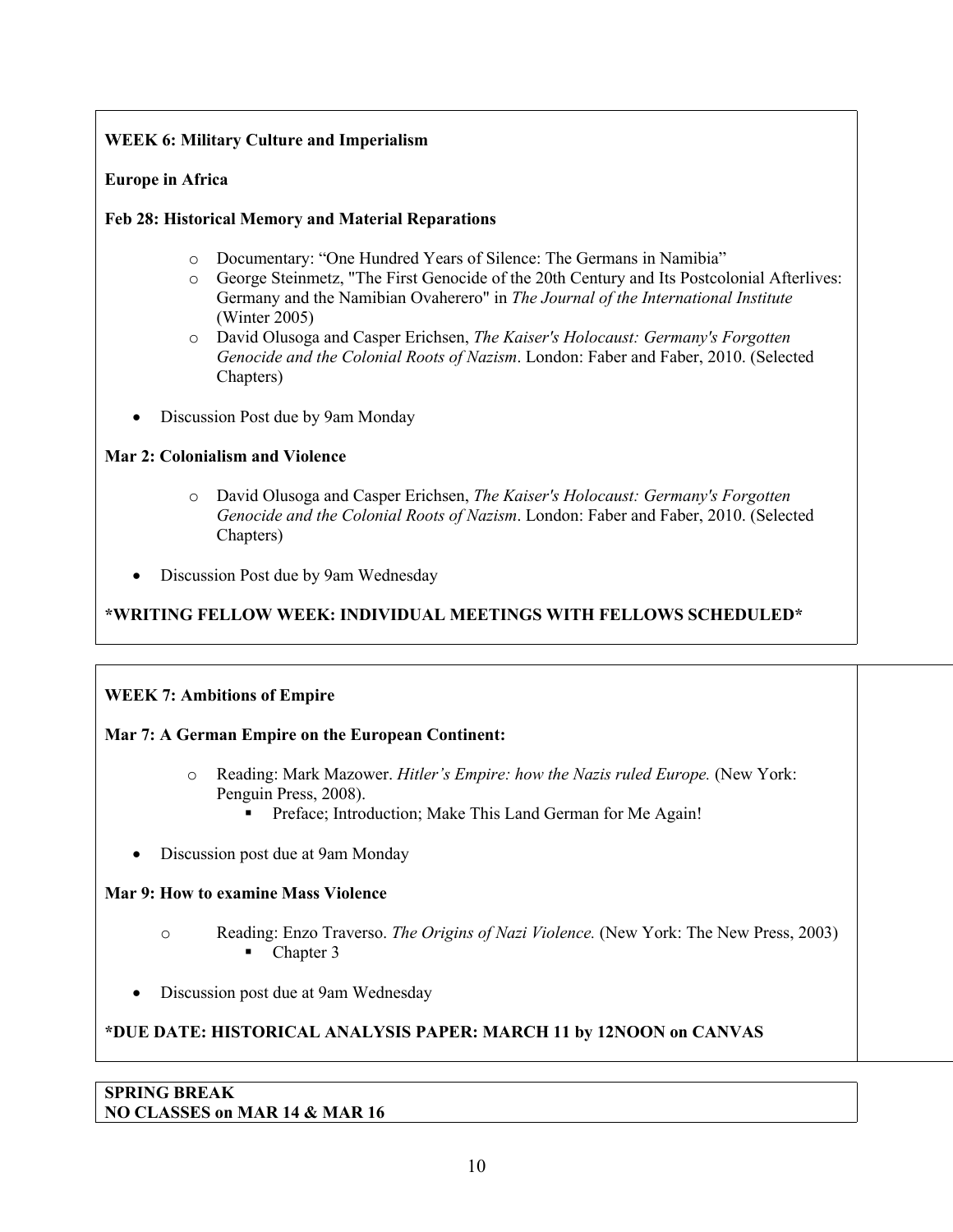# **WEEK 8: Intensive Writing Week**

### **Individual Meetings with Professor Kim**

- **Bring Primary Source you have selected**
- **Bring Research Proposal with Bibliography**

### **WEEK 9: The Camp and Historical Memory**

### **Mar 28: The State of Emergency and the Racial Order**

- o Reading: Greg Robinson, *By Order of the President* (Harvard University Press, 2001) Selected Chapters
- Discussion Post due by 9am Monday

### **Mar 30: Graphic Novels and Art as Primary Sources**

- o Primary Source: Miné Okubo, *Citizen 13660*
- o Heather Fryer, "Miné Okubo's War: *Citizen 13660*'s Attack on Government Propaganda" in *Miné Okubo: Following her own road* (University of Washington Press: 2008)
- Discussion Post due by 9am Wednesday

### **WEEK 10: Prison-Industrial Complex**

**Apr 4:** 

- Documentary Film: The Prison in Twelve Landscapes, dir. Brett Story (2018)
- Heather Ann Thompson, "How Prisons Change the Balance of Power in America," The Atlantic Monthly (Oct 2013)
- Baz Dreisinger, "The Legacy of Mass Incarceration," The Atlantic Monthly (Sept 2015)

### **Apr 6: WORKSHOP OF PRIMARY SOURCE ANALYSIS**

**\*DUE DATE: PRIMARY SOURCE ANALYSIS PAPER: MARCH 11 by 12NOON on CANVAS**

### **WEEK 11: Wars of Decolonization? End of Empire?**

### **Apr 11: The British in Kenya**

- o Primary Source: BBC Newsreel Clips (1953)
- o Caroline Elkins. *Britain's Gulag: The Brutal End of Empire in Kenya*. (Jonathan Cape, 2005) - Preface
- o Caroline Elkins, "Detention, Rehabilitation, and the Destruction of Kikuyu Society," from *Mau Mau and Nationhood: Arms, Authority, and Narration,* eds. E.S. Atiano Odhiambo and John Lonsdale (Athens: Ohio University Press, 2003)